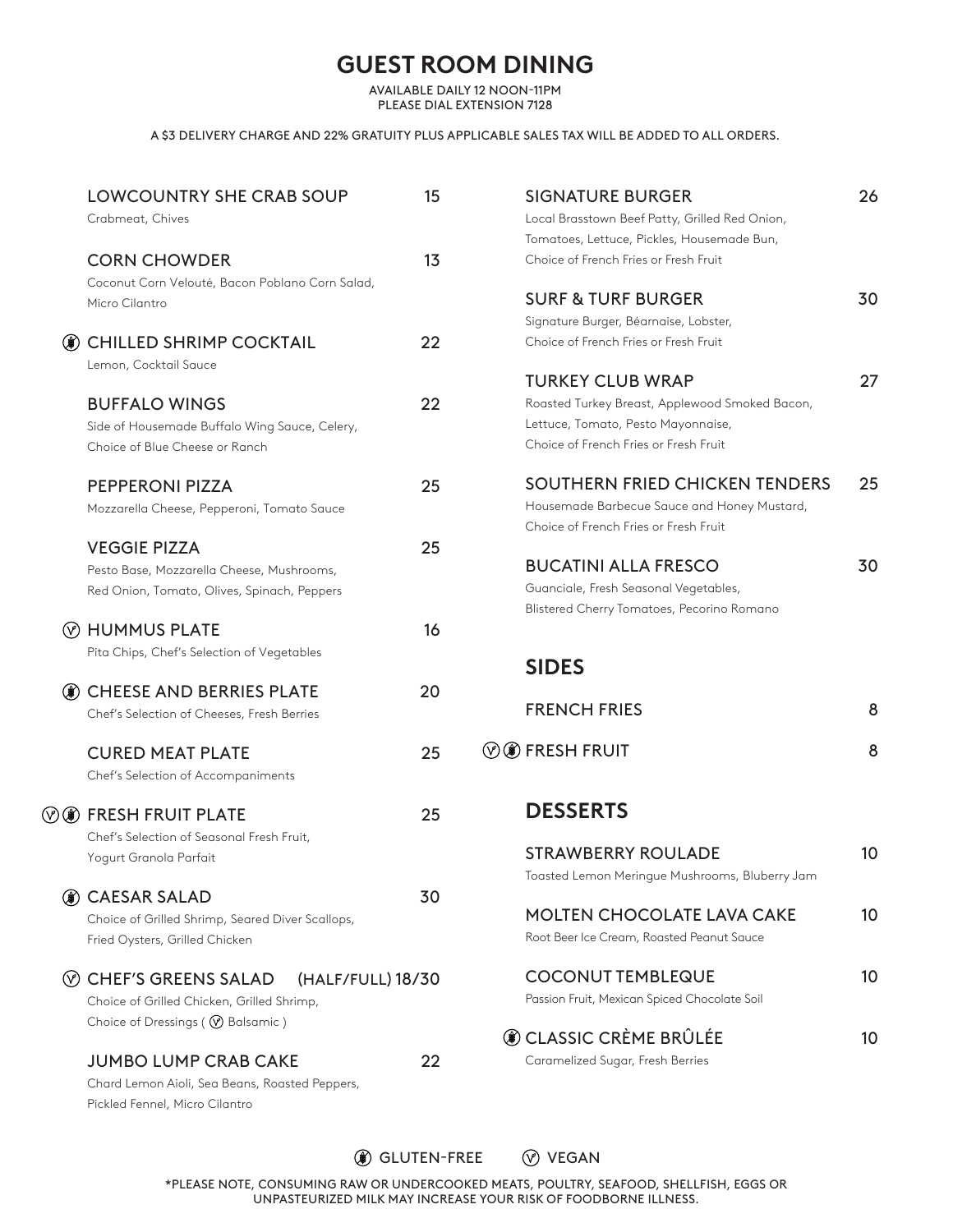# **BREAKFAST**

AVAILABLE DAILY 6:00AM-11:30AM

PLEASE DIAL EXTENSION 7128. WE KINDLY ASK THAT YOU MAKE YOUR SELECTIONS **BY 9:30PM** THE EVENING PRIOR.

# **SPECIALTIES**

# FRENCH TOAST 23 Seared Hawaiian Bread, Accompanied by a Pineapple-Blueberry Compote, Choice of Bacon, Housemade Sausage Links or Patties TUSCAN EGG SANDWICH 23 Scrambled Eggs, Country Ham, Gruyère Cheese, Caramelized Onions, Grain Mustard, Choice of Fresh Fruit or Breakfast Potatoes BUTTERMILK PANCAKES 20 Choice of Strawberries, Blueberries, Bananas, Pecans or Chocolate Chips, Warm Maple Syrup, Choice of Bacon, Housemade Sausage Links or Patties LOWCOUNTRY SHRIMP & GRITS 30 Housemade Tasso Gravy, Choice of Yellow or White Grits, Choice of Wheat, White, Rye Toast or Biscuit HOUSE CURED SMOKED SALMON 23 Thinly Sliced, Served with Bagel and Traditional Accompaniments BELGIAN WAFFLE 21 Choice of Chocolate Chips, Pecans, Walnuts or Blueberries, Warm Maple Syrup, Choice of Bacon, Housemade Sausage Links or Patties SOUTHERN BISCUITS & GRAVY\* 24 Two Buttermilk Biscuits, Sausage Gravy, Two Eggs Any Style

# **EGGS & OMELETTES**

| THE ALL AMERICAN*<br>Two Eggs Any Style, Choice of Side                                                                                                      | 22 |
|--------------------------------------------------------------------------------------------------------------------------------------------------------------|----|
| THREE EGG OMELET<br>Choice of Cheese and Fresh Ingredients,<br>Choice of Side, Egg Whites Also Available                                                     | 23 |
| <b>EGGS BENEDICT*</b><br>Toasted English Muffin, Poached Eggs, Hollandaise,<br>Choice of Petite Filet (+\$6), Canadian Bacon or<br>Smoked Trout              | 24 |
| <b>SIDES</b><br>Wheat, White, Rye, Gluten Free Toast or Biscuit<br>Grits, Breakfast Potatoes or Fresh Fruit Cup<br>Bacon, Housemade Sausage Links or Patties |    |

### **LIGHTER OPTIONS**

Grilled Ribeye (+\$5)

#### DELUXE CONTINENTAL 24

Choice of Juice, Choice of Two Freshly Baked Pastries, Seasonal Berries or Sliced Melon, Small Coffee, Decaffeinated Coffee or Hot Tea French Press Coffee +2 Large Coffee +4

SIMPLY HEALTHY 24 Choice of Juice, Fruit Cup or Berries and Yogurt, Choice of Cereal, Small Coffee, Decaffeinated Coffee, Hot Tea or Milk French Press Coffee +2 Large Coffee +4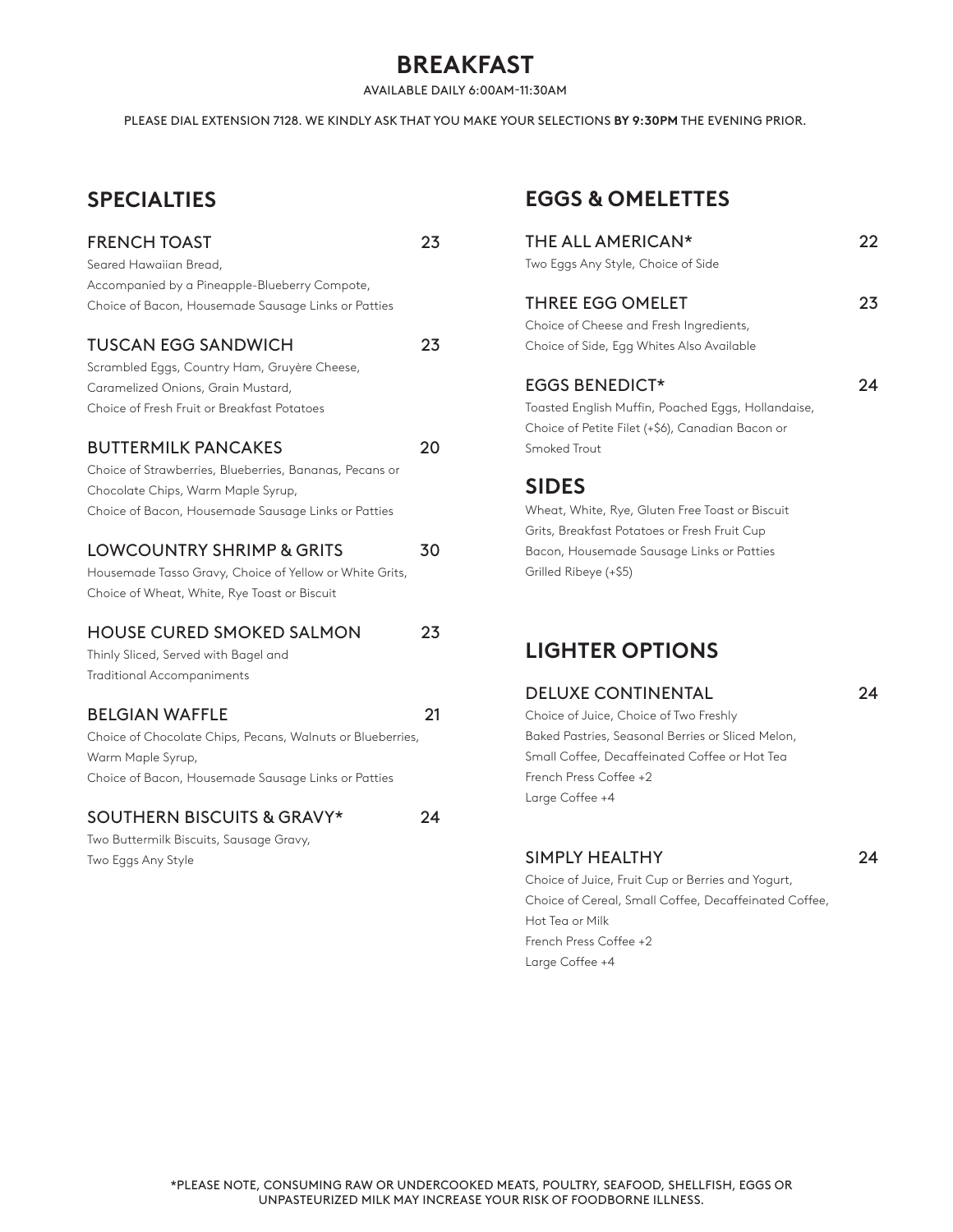# **Á LA CARTE**

| <b>FRESH GRAPEFRUIT</b><br><b>SEASONAL MELON OR MIXED BERRIES</b><br><b>VANILLA BEAN YOGURT</b><br><b>YOGURT PARFAIT</b>                                                                                                                                           | 7<br>8<br>$\overline{7}$<br>12 |
|--------------------------------------------------------------------------------------------------------------------------------------------------------------------------------------------------------------------------------------------------------------------|--------------------------------|
| <b>FRESH FRUIT PLATE</b><br>Chef's Selection of Seasonal Fresh Fruit served with<br>Vanilla Bean Yogurt                                                                                                                                                            | 26                             |
| <b>BREAKFAST CEREALS</b><br>Whole, 2%, Skim or Soy Milk, Side of Berries<br>Choice of:<br>$\circ$<br>$\circ$<br><b>Bran Flakes</b><br>Granola<br><sup>o</sup> Raisin Bran<br>$\circ$<br>Cheerios<br>° Corn Flakes<br>° Special K                                   | 10                             |
| <b>OATMEAL</b><br>Whole, 2%, Skim or Soy Milk,<br>Brown Sugar and Raisins                                                                                                                                                                                          | $12 \overline{ }$              |
| ONE EGG, ANY STYLE*<br>TWO EGGS, ANY STYLE*<br><b>BACON, SAUSAGE LINKS OR PATTIES</b><br><b>CORNED BEEF HASH OR COUNTRY HAM</b><br><b>BREAKFAST POTATOES OR GRITS</b><br><b>BREAKFAST BISCUIT</b><br>Choice of Bacon, Egg and Cheese or Sausage,<br>Egg and Cheese | 6<br>10<br>7<br>7<br>7<br>15   |
| <b>PASTRIES</b>                                                                                                                                                                                                                                                    |                                |
| <b>FRESHLY BAKED DANISH</b>                                                                                                                                                                                                                                        | 6                              |
| <b>BREAKFAST PASTRY</b><br>Bran, Blueberry, Banana Walnut, Zucchini Muffin<br>or Flaky Croissant                                                                                                                                                                   | 6                              |
| <b>BASKET OF PASTRIES</b><br>Choice of Any Four                                                                                                                                                                                                                    | 15                             |
| <b>RAISIN BREAD</b><br><b>BUTTERMILK BISCUIT</b><br><b>TOASTED ENGLISH MUFFIN</b><br><b>BAGEL WITH CREAM CHEESE</b>                                                                                                                                                | 6<br>6<br>6<br>6               |

FRESHLY TOASTED BREAD 6

White, Whole Wheat, Rye, Gluten Free

# **BEVERAGES**

| <b>JUICE</b><br>Orange, Grapefruit, Apple, Cranberry, Tomato, Pineapple,<br>V8 Juice                                                                                                                                                                                                                                                                                  | 6   |
|-----------------------------------------------------------------------------------------------------------------------------------------------------------------------------------------------------------------------------------------------------------------------------------------------------------------------------------------------------------------------|-----|
| <b>SOFT DRINKS</b><br>Choice of:<br>$\circ$<br>Coke<br>$\circ$<br>Pepsi<br>$\circ$<br>Mountain Dew<br>$\circ$<br>Dr. Pepper<br>$\circ$<br>Diet Coke<br><sup>o</sup> Diet Pepsi<br>° Sprite Zero                                                                                                                                                                       | 4   |
| WHOLE, SKIM, 2% OR CHOCOLATE MILK<br>POT OF FINE TEA One person 10 / Two people 15<br>Comes with: Milk, Honey and Lemon<br>Choice of:<br>$\circ$<br>Chamomile<br>$\circ$<br>Decaffeinated<br>$\circ$<br>Earl Grey<br>$\circ$<br>English Breakfast<br>$\circ$<br>Green Tea<br>$\circ$<br>Organic Peppermint<br>POT OF FRESHLY BREWED COFFEE<br>OR DECAFFEINATED COFFEE | 5   |
| One Person 10 / Two People 15<br>POT OF HOT CHOCOLATE                                                                                                                                                                                                                                                                                                                 | 10  |
| <b>SPECIAL OCCASION</b>                                                                                                                                                                                                                                                                                                                                               |     |
| ROMANTIC START FOR TWO                                                                                                                                                                                                                                                                                                                                                | 150 |

- ° Half Bottle of Moët Chandon Imperial Champagne
- ° Two Glasses of Freshly Squeezed Orange Juice
- ° Two Gourmet Omelettes with Your Choice of Ingredients
- ° Smoked Salmon Plate with Traditional Accompaniments
- ° Fruit Plate with Vanilla Bean Yogurt
- ° Coffee, Decaffeinated Coffee or Hot Tea